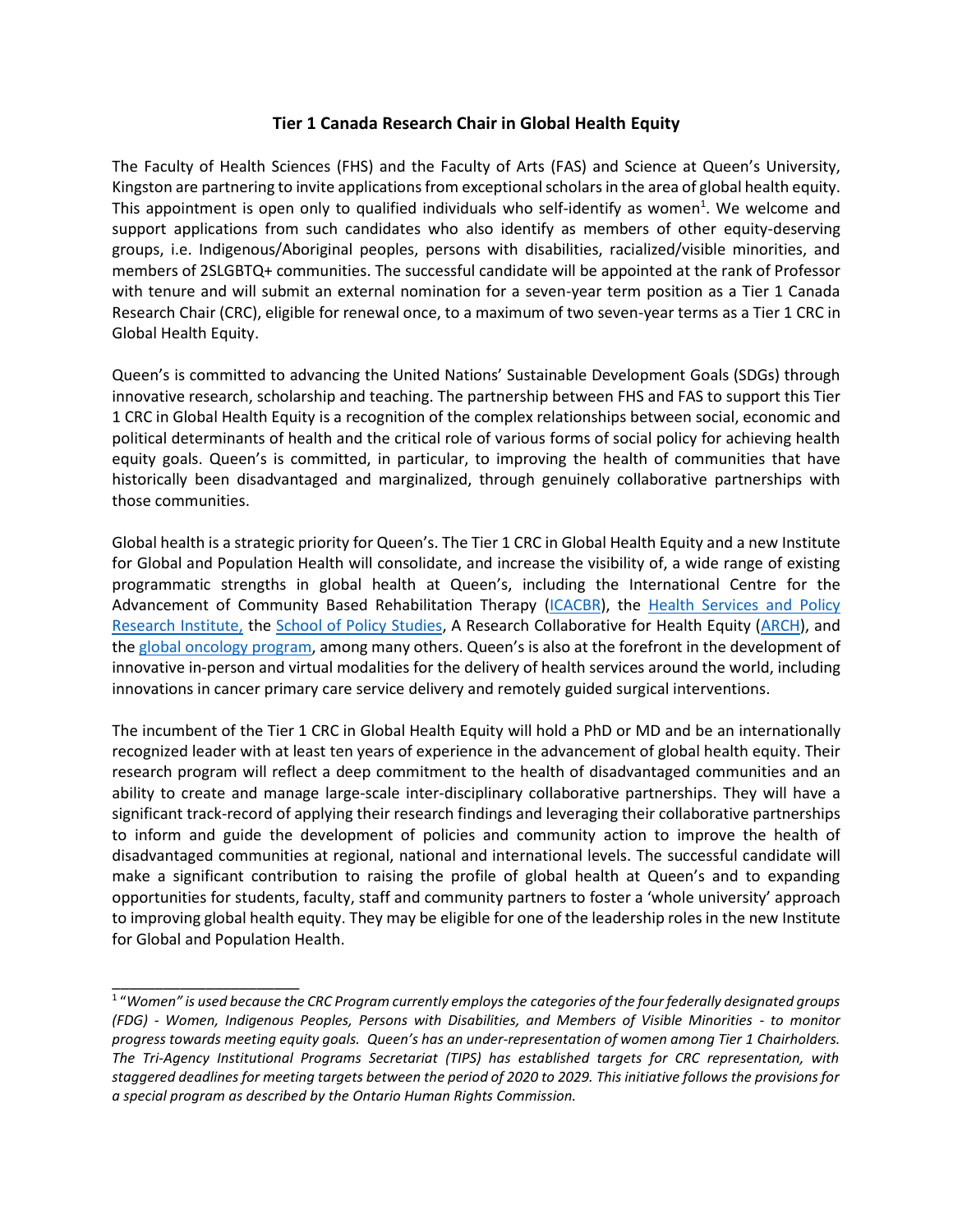Canada Research Chairs were established as part of a national strategy to foster research excellence [\(www.chairs-chaires.gc.ca\)](http://www.chairs-chaires.gc.ca/). Tier 1 Canada Research Chairs are intended for outstanding established scholars, and the successful candidate must meet the [requirements](http://www.chairs-chaires.gc.ca/program-programme/nomination-mise_en_candidature-eng.aspx#s7) for the position of Tier 1 Chair as defined by the CRC program. Specifically, the nominee must be outstanding, innovative, and recognized world-class researcher whose accomplishments have made a major impact in their respective field, and someone who has an exemplary track record in training the next generation of researchers. Please contact the [Queen's University Research Services](https://www.queensu.ca/urs/contact-us) for more information. In addition, the impact of certain circumstances (including but not limited to parental leave, family responsibilities, illness, disability, research in emerging fields, limited access to resources) that may legitimately affect a nominee's record of research achievement will be given careful consideration when assessing the nominee's research productivity. Candidates are encouraged to provide any relevant information about their experience and/or career interruptions to allow for a fair assessment of their application.

People from across Canada and around the world come to learn, teach and carry out research at Queen's University. Faculty and their dependents are eligible for an extensive benefits package including prescription drug coverage, vision care, dental care, long term disability insurance, life insurance and access to the Employee and Family Assistance Program. You will also participate in a pension plan. Tuition assistance is available for qualifying employees, their spouses and dependent children. Queen's values families and is pleased to provide a 'top up' to government parental leave benefits for eligible employees on maternity/parental leave. In addition, Queen's provides partial reimbursement for eligible daycare expenses for employees with dependent children in daycare. Details are set out in the Queen's-QUFA Collective Agreement. For more information on employee benefits, see [Queen's Human Resources](http://www.queensu.ca/humanresources/).

Additional information about Queen's University can be found on the [Faculty Recruitment and Support](http://www.queensu.ca/facultyrecruitment) website. The University is situated on the traditional territories of the Haudenosaunee and Anishinaabe, in historic Kingston on the shores of Lake Ontario. Kingston's residents enjoy an outstanding quality of life with a wide range of cultural, recreational, and creative opportunities. Visit [Inclusive Q](https://www.queensu.ca/inclusive/)ueen's for information on equity, diversity and inclusion resources and initiatives.

Queen's University is committed to diversity and inclusion and has an employment equity program that meets the goals of the Canada Research Chairs program and the requirements of our collective agreement with the Faculty Association. This appointment is open only to qualified individuals who self-identify as women. We welcome and support applications from such candidates who also identify as members of other equity-deserving groups, i.e. Indigenous/Aboriginal peoples, persons with disabilities, racialized/visible minorities, and members of 2SLGBTQ+ communities. All applicants will be invited to selfidentify once they have applied. Self-identification information will be held in confidence by the Human Rights and Equity Office and one specially trained member of the selection committee. All qualified candidates are encouraged to apply; however, in accordance with Canadian Immigration requirements, Canadian citizens and Permanent Residents of Canada will be given priority.

To comply with federal laws, the University is obliged to gather statistical information as to how many applicants for each job vacancy are Canadian citizens / permanent residents of Canada. Applicants need not identify their country of origin or citizenship; however, all applications must include one of the following statements: "I am a Canadian citizen / permanent resident of Canada"; OR, "I am not a Canadian citizen / permanent resident of Canada". Applications that do not include this information will be deemed incomplete.